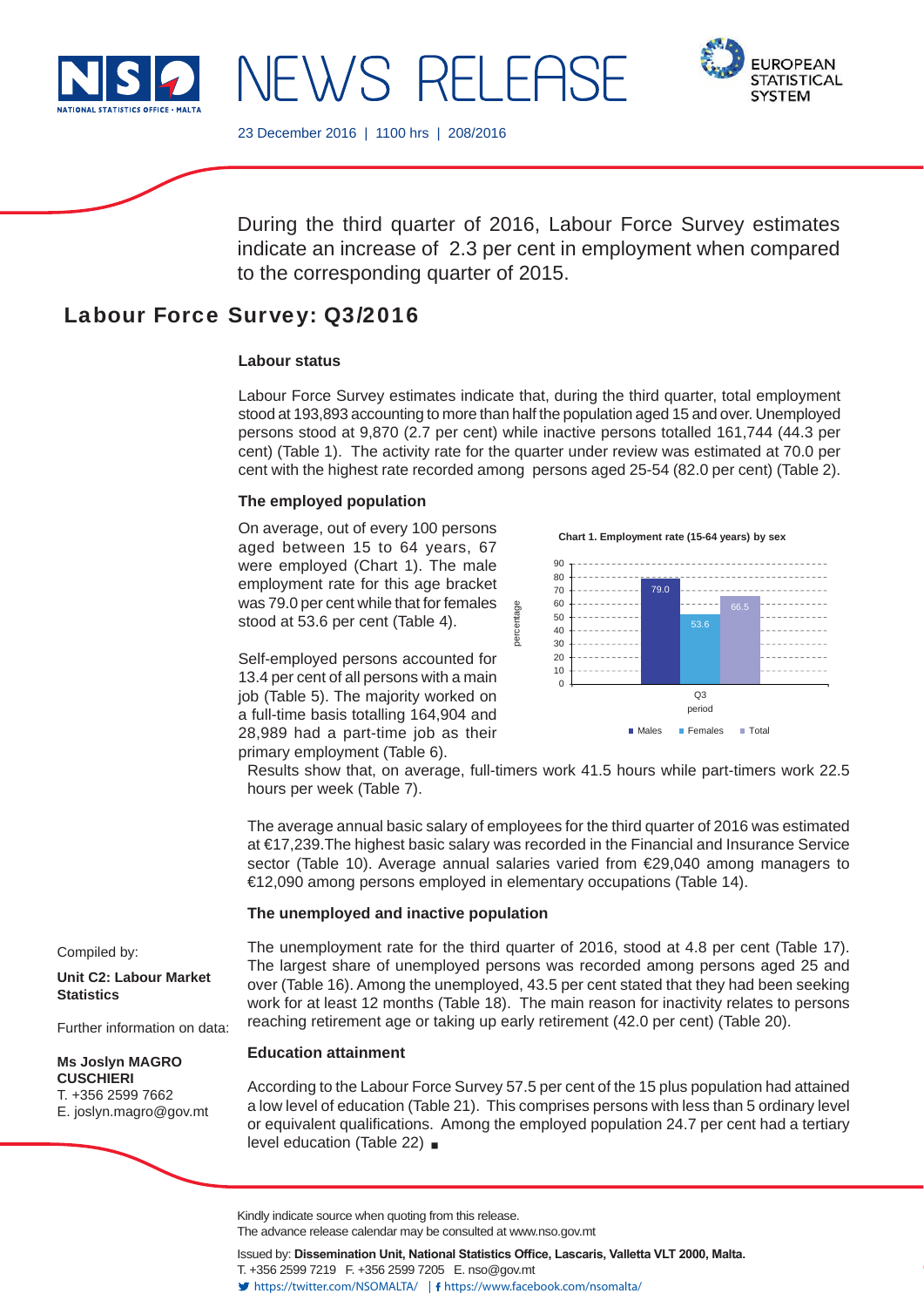|  |  |  | Table 1. Persons aged 15 and over by sex and labour status |
|--|--|--|------------------------------------------------------------|
|--|--|--|------------------------------------------------------------|

|               |         | <b>Males</b>  | <b>Females</b>      |                     | <b>Total</b> |               |
|---------------|---------|---------------|---------------------|---------------------|--------------|---------------|
| Labour status | No.     | $\frac{0}{0}$ | No.                 | $\frac{0}{0}$       | No.          | $\frac{0}{0}$ |
|               |         |               |                     | July-September 2016 |              |               |
| Employed      | 117,994 | 64.7          | 75,899              | 41.4                | 193,893      | 53.0          |
| Unemployed    | 5,747   | 3.2           | 4,123               | 2.3                 | 9,870        | 2.7           |
| Inactive      | 58,536  | 32.1          | 103,208             | 56.3                | 161,744      | 44.3          |
| <b>Total</b>  | 182,277 | 100.0         | 183,230             | 100.0               | 365,507      | 100.0         |
|               |         |               | July-September 2015 |                     |              |               |
| Employed      | 115,153 | 63.8          | 74,412              | 41.2                | 189,565      | 52.6          |
| Unemployed    | 6,623   | 3.7           | 3,862               | 2.1                 | 10,485       | 2.9           |
| Inactive      | 58,722  | 32.5          | 102,256             | 56.6                | 160,978      | 44.6          |
| <b>Total</b>  | 180,498 | 100.0         | 180,530             | 100.0               | 361,028      | 100.0         |

**Table 2. Activity rates by sex and age group**

|                      | <b>Males</b> | <b>Females</b>      | <b>Total</b> |
|----------------------|--------------|---------------------|--------------|
| Age group            |              | $\%$                |              |
|                      |              | July-September 2016 |              |
| $15 - 24$            | 57.5         | 51.7                | 54.6         |
| 25-54                | 95.6         | 67.7                | 82.0         |
| 55-64                | 66.2         | 28.4                | 47.3         |
| <b>Total (15-64)</b> | 82.9         | 56.6                | 70.0         |
|                      |              | July-September 2015 |              |
| $15 - 24$            | 54.4         | 53.2                | 53.8         |
| 25-54                | 95.9         | 67.1                | 81.9         |
| 55-64                | 63.4         | 24.6                | 43.9         |
| <b>Total (15-64)</b> | 81.6         | 55.6                | 68.9         |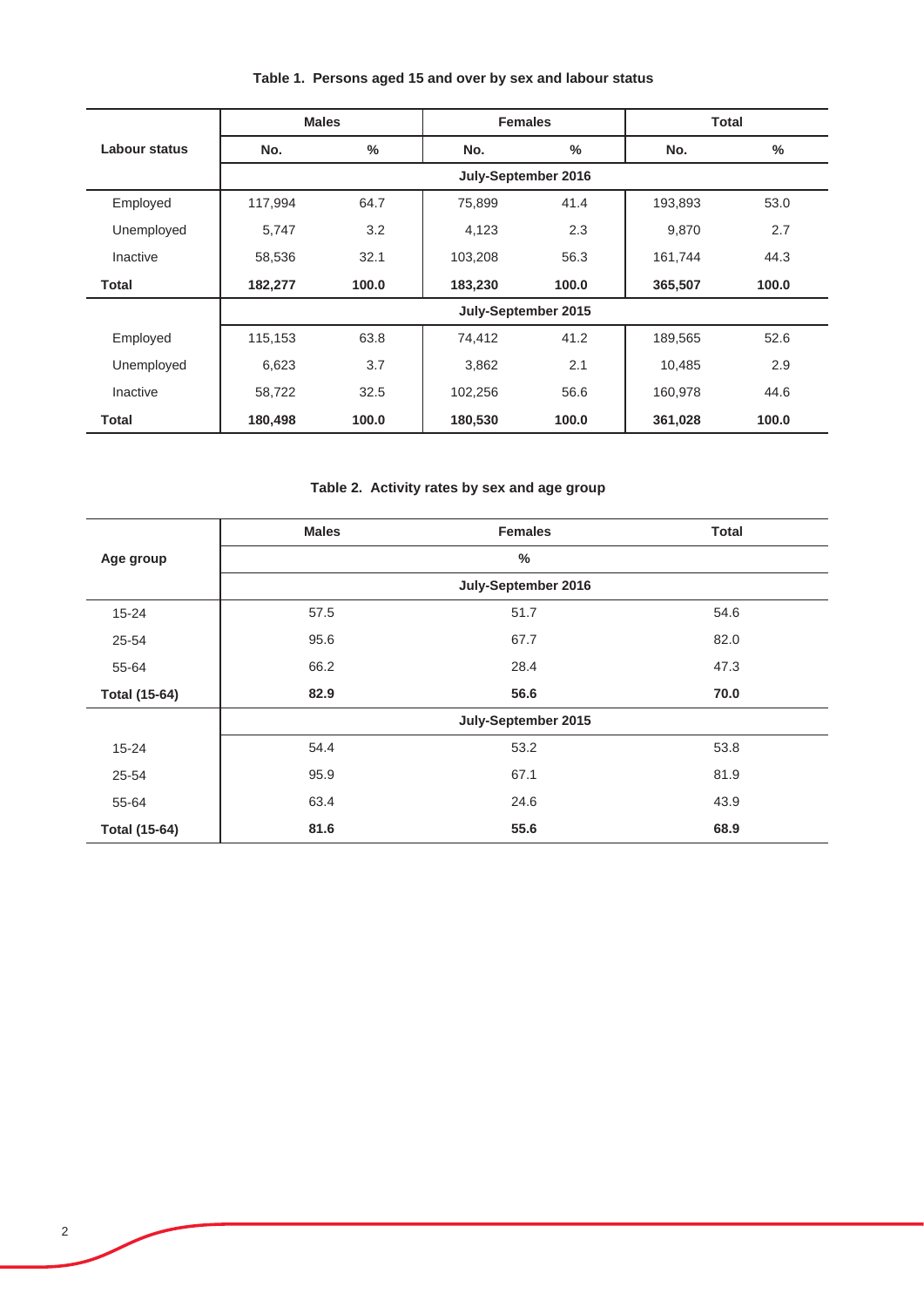|              | <b>Males</b> |                    | <b>Females</b>       |               | <b>Total</b> |       |  |
|--------------|--------------|--------------------|----------------------|---------------|--------------|-------|--|
| Age group    | No.          | $\%$               | No.                  | $\frac{0}{0}$ | No.          | %     |  |
|              |              |                    | July-September 2016  |               |              |       |  |
| 15-24        | 12,930       | 11.0               | 11,737               | 15.5          | 24,667       | 12.7  |  |
| 25-34        | 30,865       | 26.2               | 23,226               | 30.6          | 54,091       | 27.9  |  |
| 35-44        | 29,318       | 24.8               | 18,253               | 24.0          | 47,571       | 24.5  |  |
| 45-54        | 23,675       | 20.1               | 14,019               | 18.5          | 37,694       | 19.4  |  |
| 55-64        | 18,584       | 15.7               | 8,261                | 10.9          | 26,845       | 13.8  |  |
| $65+$        | $2,622^u$    | $2.2^{\mathrm{u}}$ | $\ddot{\phantom{a}}$ | ÷             | 3,025        | 1.6   |  |
| <b>Total</b> | 117,994      | 100.0              | 75,899               | 100.0         | 193,893      | 100.0 |  |
|              |              |                    | July-September 2015  |               |              |       |  |
| 15-24        | 12,417       | 10.8               | 12,185               | 16.4          | 24,602       | 13.0  |  |
| 25-34        | 29,151       | 25.3               | 21,985               | 29.5          | 51,136       | 27.0  |  |
| 35-44        | 27,868       | 24.2               | 19,015               | 25.6          | 46,883       | 24.7  |  |
| 45-54        | 25,212       | 21.9               | 13,387               | 18.0          | 38,599       | 20.4  |  |
| 55-64        | 17,645       | 15.3               | 7,097                | 9.5           | 24,742       | 13.1  |  |
| $65+$        | 2,860        | 2.5                |                      | ÷             | 3,603        | 1.9   |  |
| <b>Total</b> | 115,153      | 100.0              | 74,412               | 100.0         | 189,565      | 100.0 |  |

# **Table 3. Distribution of employed persons with a main job by sex and age group**

Unreliable - less than 20 sample observations.

<sup>u</sup> Under represented - between 20 and 49 sample observations.

|                      | <b>Males</b> | <b>Females</b>      | <b>Total</b>  |
|----------------------|--------------|---------------------|---------------|
| Age group            | $\%$         | $\%$                | $\frac{0}{0}$ |
|                      |              | July-September 2016 |               |
| 15-24                | 49.5         | 46.1                | 47.9          |
| 25-54                | 92.6         | 64.7                | 79.0          |
| 55-64                | 63.1         | 28.0                | 45.5          |
| <b>Total (15-64)</b> | 79.0         | 53.6                | 66.5          |
|                      |              | July-September 2015 |               |
| $15 - 24$            | 45.7         | 47.7                | 46.6          |
| 25-54                | 92.2         | 64.4                | 78.7          |
| 55-64                | 60.2         | 24.1                | 42.1          |
| <b>Total (15-64)</b> | 77.1         | 52.8                | 65.2          |

# **Table 4. Employment rates by sex and age group**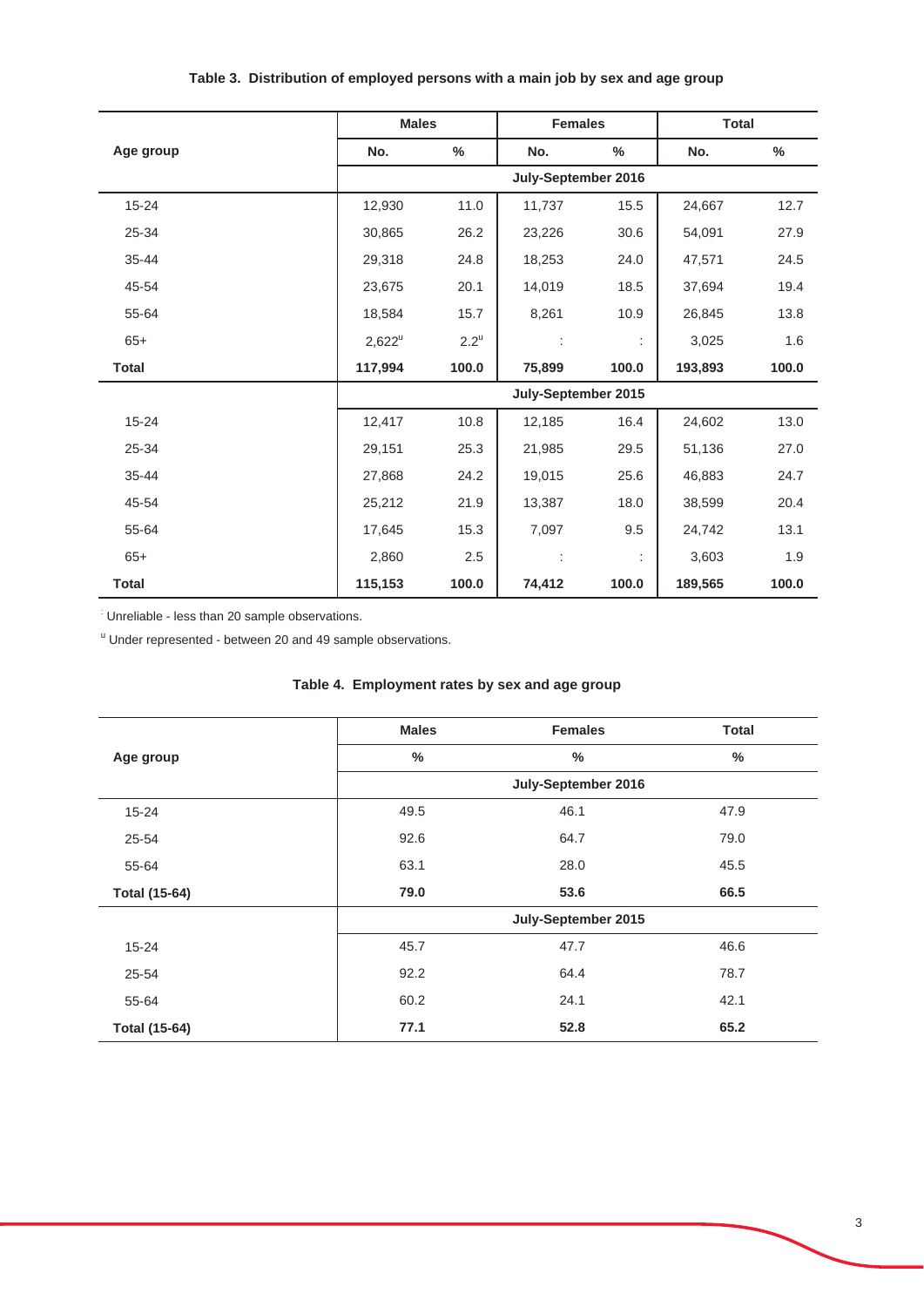# **Table 5. Distribution of employed persons by sex and professional status of main occupation**

|                                 | <b>Males</b> |         | <b>Females</b>      |                    | <b>Total</b> |               |
|---------------------------------|--------------|---------|---------------------|--------------------|--------------|---------------|
| <b>Professional status</b>      | No.          | $\%$    | No.                 | ℅                  | No.          | $\frac{0}{0}$ |
|                                 |              |         | July-September 2016 |                    |              |               |
| Self-employed without employees | 13,625       | 11.5    | 3,711               | 4.9                | 17,336       | 8.9           |
| Self-employed with employees    | 7,646        | 6.5     |                     |                    | 8,689        | 4.5           |
| Employee                        | 96,723       | 82.0    | 71,145              | 93.7               | 167,868      | 86.6          |
| Unpaid family worker            | ٠<br>×.      |         |                     |                    |              |               |
| Total                           | 117,994      | 100.0   | 75,899              | 100.0              | 193,893      | 100.0         |
|                                 |              |         | July-September 2015 |                    |              |               |
| Self-employed without employees | 13,437       | 11.7    | 4,379               | 5.9                | 17,816       | 9.4           |
| Self-employed with employees    | 6,488        | 5.6     | $1,606^u$           | $2.2^{\mathrm{u}}$ | 8,094        | 4.3           |
| Employee                        | 95,228       | 82.7    | 68,379              | 91.9               | 163,607      | 86.3          |
| Unpaid family worker            |              | $\cdot$ |                     |                    |              |               |
| <b>Total</b>                    | 115,153      | 100.0   | 74,412              | 100.0              | 189,565      | 100.0         |

: Unreliable - less than 20 sample observations.

<sup>u</sup> Under represented - between 20 and 49 sample observations.

## **Table 6. Distribution of employed persons by sex and type of employment in main occupation**

|                           | <b>Males</b>        |       | <b>Females</b>      |       | Total   |               |  |  |
|---------------------------|---------------------|-------|---------------------|-------|---------|---------------|--|--|
| <b>Type of employment</b> | No.                 | $\%$  | No.                 | %     | No.     | $\frac{0}{0}$ |  |  |
|                           | July-September 2016 |       |                     |       |         |               |  |  |
| Full-time job             | 109,260             | 92.6  | 55.644              | 73.3  | 164,904 | 85.0          |  |  |
| Part-time job             | 8,734               | 7.4   | 20,255              | 26.7  | 28,989  | 15.0          |  |  |
| <b>Total</b>              | 117,994             | 100.0 | 75,899              | 100.0 | 193,893 | 100.0         |  |  |
|                           |                     |       | July-September 2015 |       |         |               |  |  |
| Full-time job             | 105.243             | 91.4  | 53.518              | 71.9  | 158.761 | 83.8          |  |  |
| Part-time job             | 9,910               | 8.6   | 20.894              | 28.1  | 30.804  | 16.2          |  |  |
| <b>Total</b>              | 115,153             | 100.0 | 74,412              | 100.0 | 189,565 | 100.0         |  |  |

#### **Table 7. Normal hours worked by sex and type of employment in main occupation**

|                           | <b>Males</b>    | <b>Females</b>      | <b>Total</b> |  |  |  |
|---------------------------|-----------------|---------------------|--------------|--|--|--|
| <b>Type of employment</b> | Average (Hours) |                     |              |  |  |  |
|                           |                 | July-September 2016 |              |  |  |  |
| Full-time job             | 42.4            | 39.7                | 41.5         |  |  |  |
| Part-time job             | 21.9            | 22.8                | 22.5         |  |  |  |
| <b>Total</b>              | 40.9            | 35.2                | 38.7         |  |  |  |
|                           |                 | July-September 2015 |              |  |  |  |
| Full-time job             | 42.5            | 39.6                | 41.5         |  |  |  |
| Part-time job             | 24.3            | 22.2                | 22.9         |  |  |  |
| <b>Total</b>              | 41.0            | 34.7                | 38.5         |  |  |  |

Note: Refer to methodological note 3.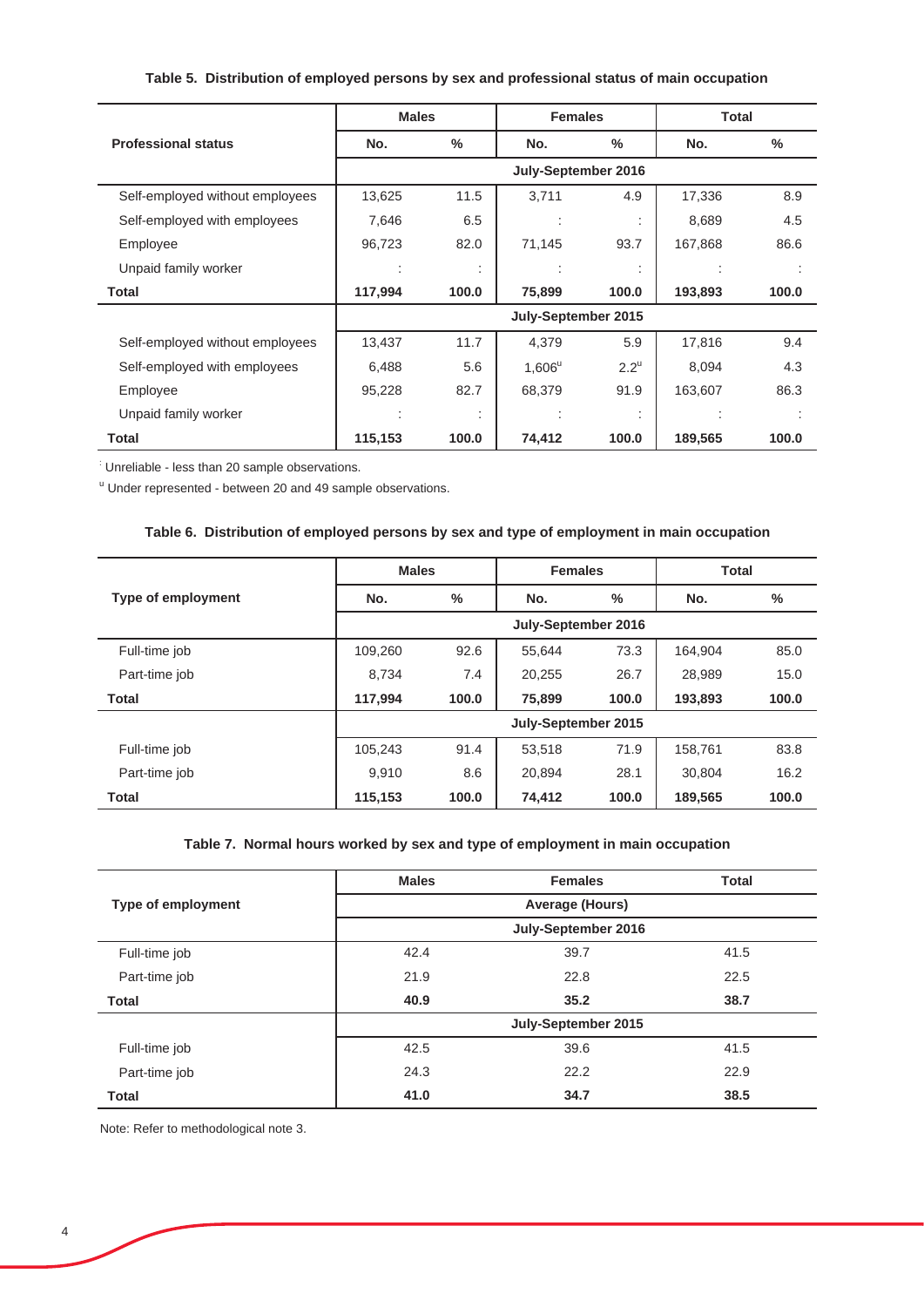| <b>Economic activity</b>                                                                             | <b>Males</b>    |                    | <b>Females</b>  |               | Total           |                  |
|------------------------------------------------------------------------------------------------------|-----------------|--------------------|-----------------|---------------|-----------------|------------------|
|                                                                                                      | No.             | $\%$               | No.             | $\%$          | No.             | %                |
| Agriculture, forestry and fishing                                                                    | $2,063^{\circ}$ | $1.7^{\mathrm{u}}$ | ÷               | ÷             | $2,181^{\circ}$ | 1.1 <sup>u</sup> |
| Manufacturing, mining and quarrying and other industry                                               | 20,793          | 17.6               | 5,980           | 7.9           | 26,773          | 13.8             |
| Construction                                                                                         | 11,394          | 9.7                | ÷               | ÷             | 11,889          | 6.1              |
| Wholesale and retail trade, transportation and storage,<br>accommodation and food service activities | 37,155          | 31.5               | 19,930          | 26.3          | 57,085          | 29.4             |
| Information and communication                                                                        | 4,199           | 3.6                | $1,881^{\circ}$ | $2.5^{\circ}$ | 6,080           | 3.1              |
| Financial and insurance activities                                                                   | 3,960           | 3.4                | 4,672           | 6.2           | 8,632           | 4.5              |
| Real estate activities                                                                               | ÷               | ÷                  | ÷               | ÷             |                 | ÷                |
| Professional, scientific, technical, administration and<br>support service activities                | 10,798          | 9.2                | 8,648           | 11.4          | 19,446          | 10.0             |
| Public administration, defence, education, human health<br>and social work activities                | 22,542          | 19.1               | 29,912          | 39.4          | 52,454          | 27.1             |
| Other services                                                                                       | 4,064           | 3.4                | 4,080           | 5.4           | 8,144           | 4.2              |
| <b>Total</b>                                                                                         | 117,994         | 100.0              | 75,899          | 100.0         | 193,893         | 100.0            |

### **Table 8. Distribution of employed persons by sex and economic activity of the main occupation: July-September 2016**

Unreliable - less than 20 sample observations.

<sup>u</sup> Under represented - between 20 and 49 sample observations.

| <b>Economic activity</b>                                                                             | <b>Males</b>    |                    | <b>Females</b>       |                    | <b>Total</b>    |                    |
|------------------------------------------------------------------------------------------------------|-----------------|--------------------|----------------------|--------------------|-----------------|--------------------|
|                                                                                                      | No.             | $\frac{9}{6}$      | No.                  | $\frac{0}{0}$      | No.             | $\%$               |
| Agriculture, forestry and fishing                                                                    | $2,650^{\circ}$ | $2.3^{\mathrm{u}}$ | ÷                    | ÷                  | $2,974^{\circ}$ | $1.6^{\mathrm{u}}$ |
| Manufacturing, mining and quarrying and other industry                                               | 18,962          | 16.5               | 5,345                | 7.2                | 24,307          | 12.8               |
| Construction                                                                                         | 11,150          | 9.7                | ÷                    | ÷                  | 11,656          | 6.1                |
| Wholesale and retail trade, transportation and storage,<br>accommodation and food service activities | 33,910          | 29.4               | 18,473               | 24.8               | 52,383          | 27.6               |
| Information and communication                                                                        | 4,777           | 4.1                | $1,867^{\mathrm{u}}$ | $2.5^{\mathrm{u}}$ | 6,644           | 3.5                |
| Financial and insurance activities                                                                   | 4,624           | 4.0                | 4,439                | 6.0                | 9,063           | 4.8                |
| Real estate activities                                                                               | ÷               | ÷                  | ÷                    | ÷                  |                 |                    |
| Professional, scientific, technical, administration and<br>support service activities                | 10,392          | 9.0                | 7,448                | 10.0               | 17,840          | 9.4                |
| Public administration, defence, education, human health<br>and social work activities                | 23,426          | 20.3               | 30,332               | 40.8               | 53,758          | 28.4               |
| Other services                                                                                       | 4,547           | 3.9                | 5,334                | 7.2                | 9,881           | 5.2                |
| <b>Total</b>                                                                                         | 115,153         | 100.0              | 74,412               | 100.0              | 189,565         | 100.0              |

**Table 9. Distribution of employed persons by sex and economic activity of the main occupation: July-September 2015**

: Unreliable - less than 20 sample observations.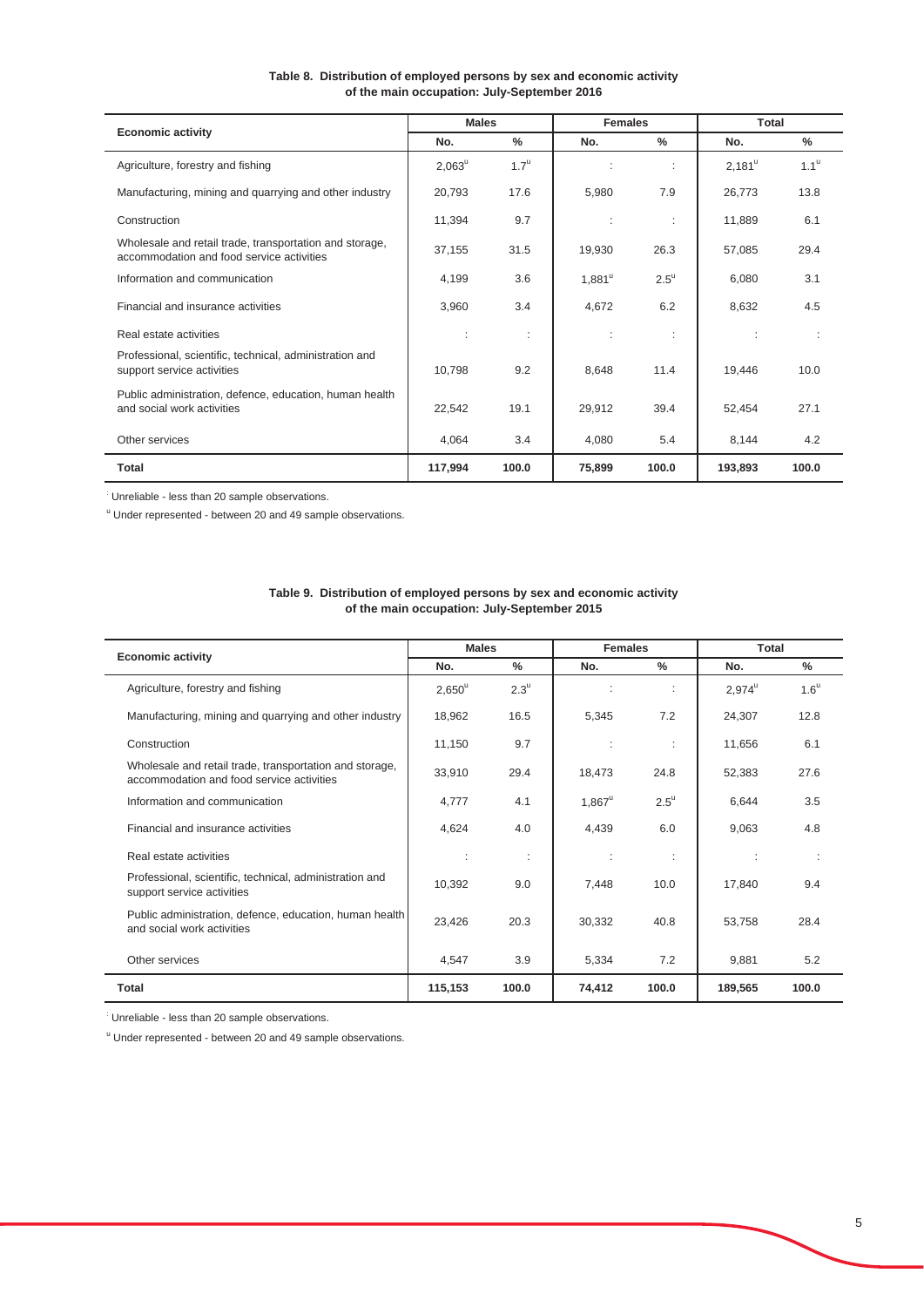### **Table 10. Average annual basic salary\* for employees by sex and economic activity of the main occupation: July-September 2016**

|                                                                                                      | <b>Males</b>        |                  | <b>Females</b>       |                  | Total               |                |
|------------------------------------------------------------------------------------------------------|---------------------|------------------|----------------------|------------------|---------------------|----------------|
| <b>Economic activity</b>                                                                             | No. of<br>employees | Average<br>(⊖)   | No. of<br>employees  | Average<br>(⊖)   | No. of<br>employees | Average<br>(⊖) |
| Agriculture, forestry and fishing                                                                    |                     |                  |                      |                  |                     |                |
| Manufacturing, mining and quarrying and other industry                                               | 18,200              | 16,426           | 5.661                | 13,495           | 23,861              | 15,731         |
| Construction                                                                                         | 8,013               | 14.858           |                      |                  | 8.508               | 15.062         |
| Wholesale and retail trade, transportation and storage,<br>accommodation and food service activities | 28,314              | 16,541           | 17,879               | 12,046           | 46,193              | 14.802         |
| Information and communication                                                                        | $3,730^{\circ}$     | $24,122^{\circ}$ | $1,823^{\mathrm{u}}$ | $17,633^{\circ}$ | 5,553               | 21,992         |
| Financial and insurance activities                                                                   | 3,689               | 24,800           | 4,672                | 21,780           | 8,361               | 23,113         |
| Real estate activities                                                                               | ÷                   |                  |                      |                  |                     |                |
| Professional, scientific, technical, administration and<br>support service activities                | 8,347               | 21,981           | 7.963                | 14.813           | 16.310              | 18.481         |
| Public administration, defence, education, human health<br>and social work activities                | 21,777              | 19,709           | 29,545               | 17,357           | 51,322              | 18,355         |
| Other services                                                                                       | $3,145^{\circ}$     | $25,818^{\circ}$ | $3,018^u$            | $14,439^{\circ}$ | 6,163               | 20,246         |
| Total                                                                                                | 96,723              | 18,435           | 71,145               | 15,613           | 167,868             | 17,239         |

: Unreliable - less than 20 sample observations.

<sup>u</sup> Under represented - between 20 and 49 sample observations.

\* Amount given is prior to tax and social contribution deductions

Note: Refer to methodological note 3.

#### **Table 11. Average annual basic salary\* for employees by sex and economic activity of the main occupation: July-September 2015**

|                                                                                                      | <b>Males</b>        |                       | <b>Females</b>      |                  | Total               |                  |
|------------------------------------------------------------------------------------------------------|---------------------|-----------------------|---------------------|------------------|---------------------|------------------|
| <b>Economic activity</b>                                                                             | No. of<br>employees | Average<br>(⊖)        | No. of<br>employees | Average<br>(⊖)   | No. of<br>employees | Average<br>(€)   |
| Agriculture, forestry and fishing                                                                    | $1,091^u$           | $15,427^u$            |                     |                  | $1,191^u$           | $15,047^{\circ}$ |
| Manufacturing, mining and quarrying and other industry                                               | 16,885              | 16,135                | 5,265               | 14,399           | 22,150              | 15,723           |
| Construction                                                                                         | 8,151               | 15,149                |                     |                  | 8,581               | 15,099           |
| Wholesale and retail trade, transportation and storage,<br>accommodation and food service activities | 25,297              | 14,961                | 15,901              | 11,735           | 41,198              | 13,715           |
| Information and communication                                                                        | 4,362               | 26,203                | $1,762^{\circ}$     | $13,853^{\circ}$ | 6,124               | 22,650           |
| Financial and insurance activities                                                                   | 4,509               | 25,164                | 4,383               | 19,821           | 8,892               | 22,530           |
| Real estate activities                                                                               | ÷                   | ÷                     |                     | ÷                |                     |                  |
| Professional, scientific, technical, administration and<br>support service activities                | 8,787               | 18,811                | 6,790               | 15,733           | 15,577              | 17,469           |
| Public administration, defence, education, human health<br>and social work activities                | 22,865              | 19,278                | 29.844              | 16,515           | 52.709              | 17.713           |
| Other services                                                                                       | $3,013^u$           | $19,793^{\mathrm{u}}$ | 3,737               | 12,920           | 6,750               | 15,988           |
| Total                                                                                                | 95,228              | 17,741                | 68,379              | 15,084           | 163,607             | 16.630           |

Unreliable - less than 20 sample observations.

<sup>u</sup> Under represented - between 20 and 49 sample observations.

\* Amount given is prior to tax and social contribution deductions

Note: Refer to methodological note 3.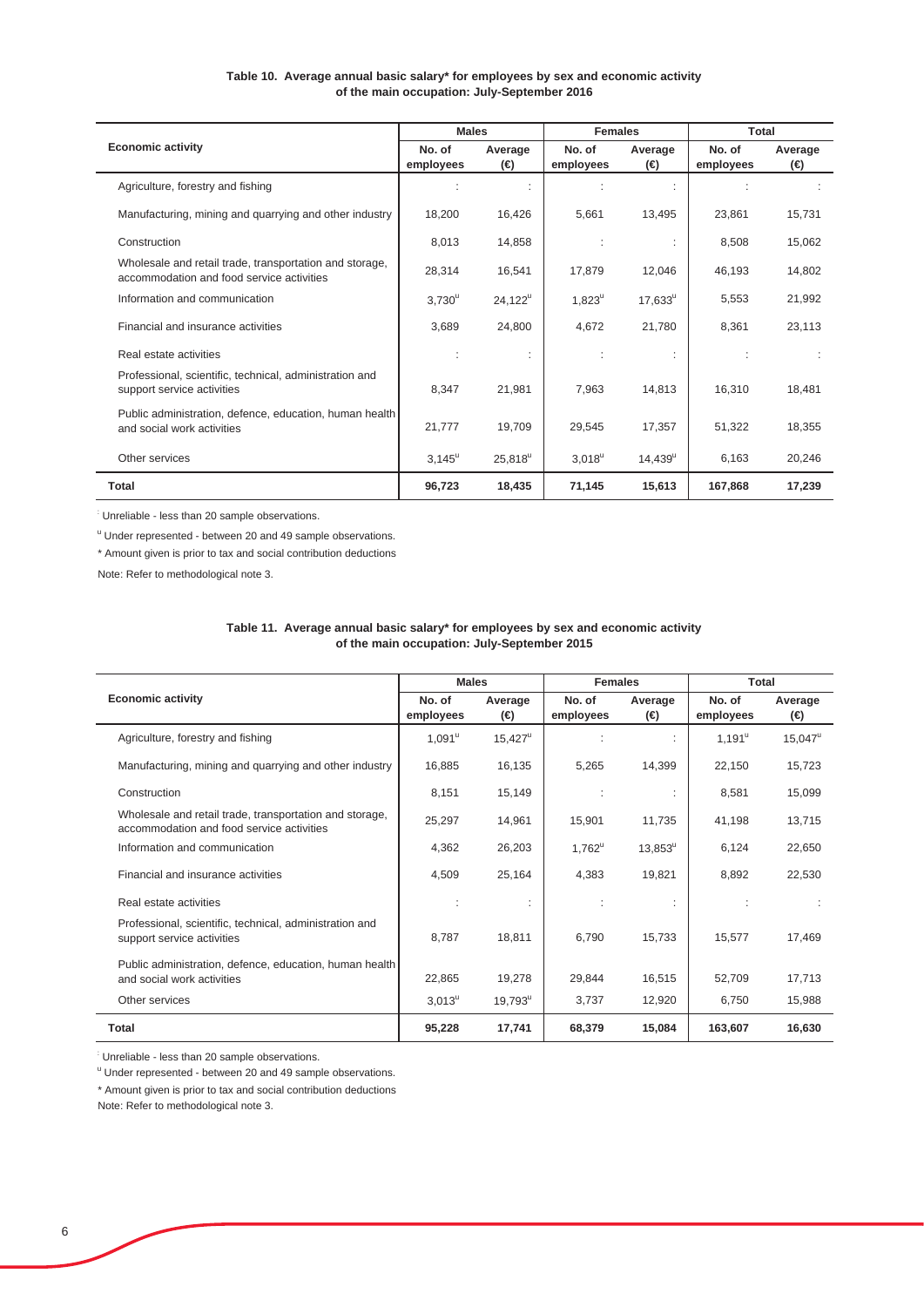|                                                    | <b>Males</b> |                    | <b>Females</b> |       | <b>Total</b> |                    |
|----------------------------------------------------|--------------|--------------------|----------------|-------|--------------|--------------------|
| <b>Occupational group</b>                          | No.          | $\%$               | No.            | $\%$  | No.          | $\%$               |
| <b>Armed Forces</b>                                | $1,880^u$    | $1.6^{\circ}$      |                | ٠     | $1,942^u$    | 1.0 <sup>u</sup>   |
| Managers                                           | 12,556       | 10.6               | 5,141          | 6.8   | 17,697       | 9.1                |
| Professionals                                      | 15,110       | 12.8               | 16,772         | 22.1  | 31,882       | 16.4               |
| Technicians and associate professionals            | 18,142       | 15.4               | 10,658         | 14.0  | 28,800       | 14.9               |
| Clerical support workers                           | 9,153        | 7.8                | 11,290         | 14.9  | 20,443       | 10.5               |
| Service and sales workers                          | 19,264       | 16.3               | 22,956         | 30.2  | 42,220       | 21.8               |
| Skilled agricultural, forestry and fishery workers | $2,202^u$    | $1.9^{\mathrm{u}}$ | ÷              | ÷     | $2,320^u$    | $1.2^{\mathrm{u}}$ |
| Craft and related trades workers                   | 17,326       | 14.7               | 1,309          | 1.7   | 18,635       | 9.6                |
| Plant and machine operators, and assemblers        | 9,907        | 8.4                | 2,681          | 3.5   | 12,588       | 6.5                |
| Elementary occupations                             | 12,454       | 10.6               | 4,912          | 6.5   | 17,366       | 9.0                |
| <b>Total</b>                                       | 117,994      | 100.0              | 75,899         | 100.0 | 193,893      | 100.0              |

### **Table 12. Main occupation of total employed persons by sex: July-September 2016**

: Unreliable - less than 20 sample observations.

<sup>u</sup> Under represented - between 20 and 49 sample observations.

|                                                    | <b>Males</b>         |                    | <b>Females</b>  |                    | Total           |                    |
|----------------------------------------------------|----------------------|--------------------|-----------------|--------------------|-----------------|--------------------|
| <b>Occupational group</b>                          | No.                  | $\frac{0}{0}$      | No.             | $\frac{0}{0}$      | No.             | $\frac{0}{0}$      |
| <b>Armed Forces</b>                                | $2,400^u$            | $2.1^{\mathrm{u}}$ |                 | ٠                  | 2,541           | $1.3^{\mathrm{u}}$ |
| Managers                                           | 12,325               | 10.7               | 4,443           | 6.0                | 16,768          | 8.8                |
| Professionals                                      | 14,252               | 12.4               | 16,362          | 22.0               | 30,614          | 16.1               |
| Technicians and associate professionals            | 16,704               | 14.5               | 11,739          | 15.8               | 28,443          | 15.0               |
| Clerical support workers                           | 10,146               | 8.8                | 10,586          | 14.2               | 20,732          | 10.9               |
| Service and sales workers                          | 18,586               | 16.1               | 22,266          | 29.9               | 40,852          | 21.6               |
| Skilled agricultural, forestry and fishery workers | $2,487^{\mathrm{u}}$ | $2.2^{\mathrm{u}}$ |                 |                    | $2,711^{\circ}$ | $1.4^{\mathrm{u}}$ |
| Craft and related trades workers                   | 16,805               | 14.6               |                 | ٠<br>ł.            | 17,334          | 9.1                |
| Plant and machine operators, and assemblers        | 8,637                | 7.5                | $2,725^{\circ}$ | $3.7^{\mathrm{u}}$ | 11,362          | 6.0                |
| Elementary occupations                             | 12,811               | 11.1               | 5,397           | 7.3                | 18,208          | 9.6                |
| <b>Total</b>                                       | 115,153              | 100.0              | 74,412          | 100.0              | 189,565         | 100.0              |

#### **Table 13. Main occupation of total employed persons by sex: July-September 2015**

Unreliable - less than 20 sample observations.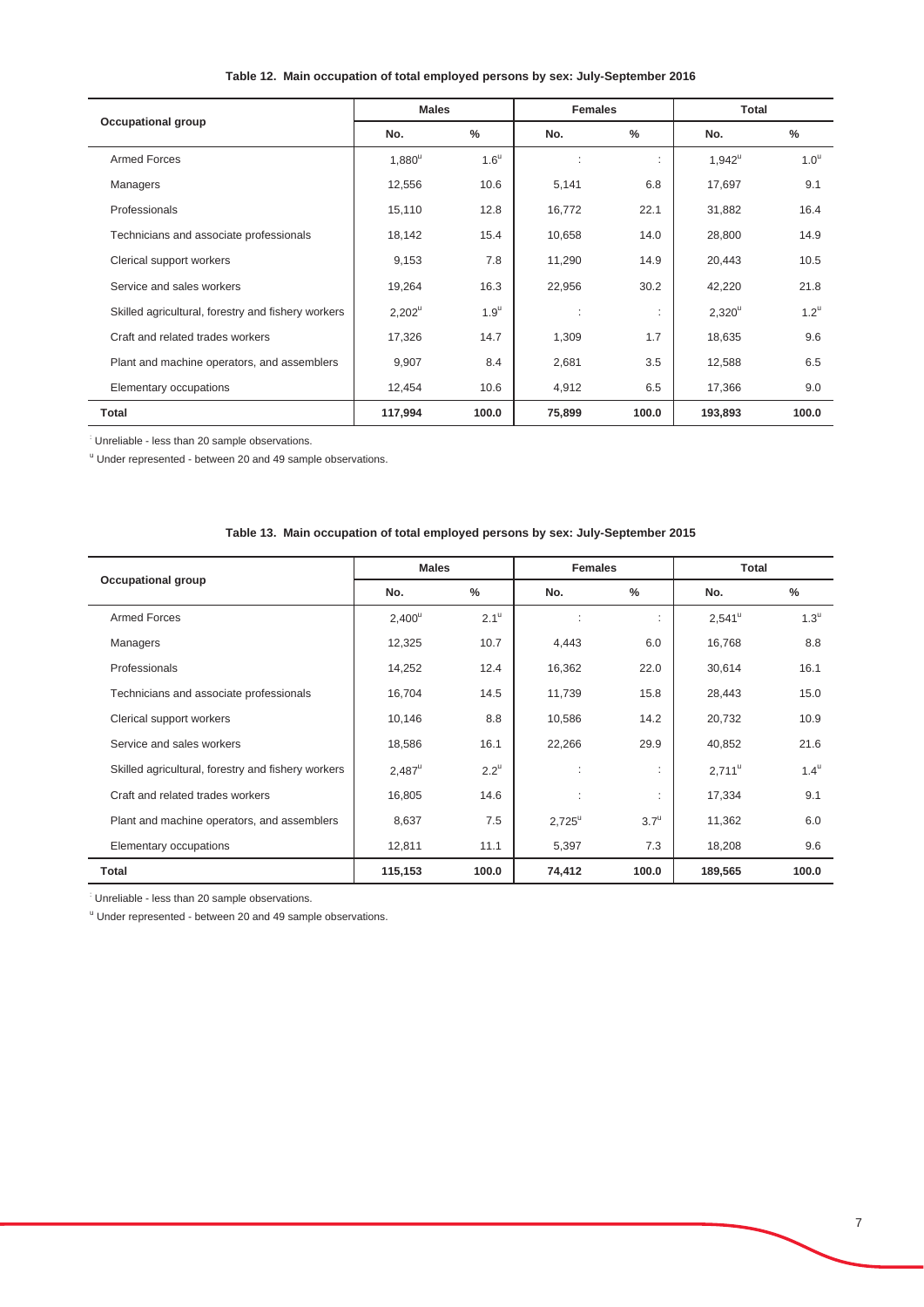### **Table 14. Average annual basic salary\* for employees by sex and main occupation: July-September 2016**

|                                                    | <b>Males</b> |                 | <b>Females</b> |                | Total     |                  |
|----------------------------------------------------|--------------|-----------------|----------------|----------------|-----------|------------------|
| <b>Occupational group</b>                          | No.          | Average<br>(⊖)  | No.            | Average<br>(⊖) | No.       | Average<br>(⊖)   |
| <b>Armed Forces</b>                                | $1,880^u$    | $15,668^u$      |                |                | $1,942^u$ | $15,657^{\circ}$ |
| <b>Managers</b>                                    | 8,880        | 30,880          | 4,691          | 25,557         | 13,571    | 29,040           |
| Professionals                                      | 12,698       | 26,692          | 15,845         | 20,888         | 28,543    | 23,470           |
| Technicians and associate professionals            | 16,923       | 18,760          | 10,507         | 17,964         | 27,430    | 18,455           |
| Clerical support workers                           | 8,981        | 15,225          | 11,220         | 12,777         | 20,201    | 13,865           |
| Service and sales workers                          | 14,493       | 14,814          | 20,077         | 11,273         | 34,570    | 12,757           |
| Skilled agricultural, forestry and fishery workers |              | ٠<br>$\epsilon$ | ×              | ×.             |           |                  |
| Craft and related trades workers                   | 11,370       | 15165           | 1,209u         | 14,366u        | 12,579    | 15,088           |
| Plant and machine operators, and assemblers        | 8,914        | 15,212          | 2,681          | 12435          | 11,595    | 14,570           |
| Elementary occupations                             | 11,666       | 12,849          | 4,853          | 10,268         | 16,519    | 12,090           |
| Total                                              | 96,723       | 18,435          | 71,145         | 15,613         | 167,868   | 17,239           |

Unreliable - less than 20 sample observations.

<sup>u</sup> Under represented - between 20 and 49 sample observations.

\* Amount given is prior to tax and social contribution deductions

Note: Refer to methodological note 3.

#### **Table 15. Average annual basic salary\* for employees by sex and main occupation: July-September 2015**

|                                                    | <b>Males</b>    |                                | <b>Females</b>  |                   | Total           |                  |
|----------------------------------------------------|-----------------|--------------------------------|-----------------|-------------------|-----------------|------------------|
| <b>Occupational group</b>                          | No.             | Average<br>(⊖)                 | No.             | Average<br>(⊖)    | No.             | Average<br>(⊖)   |
| <b>Armed Forces</b>                                | $2,400^{\circ}$ | $16,416^{\circ}$               |                 |                   | $2,541^{\circ}$ | $16,527^{\circ}$ |
| Managers                                           | 9,290           | 30,732                         | 3,793           | 26,744            | 13,083          | 29,576           |
| Professionals                                      | 12,592          | 25,599                         | 15,336          | 20,293            | 27,928          | 22,685           |
| Technicians and associate professionals            | 15,151          | 17,899                         | 11,169          | 17,130            | 26,320          | 17,572           |
| Clerical support workers                           | 9,933           | 15,388                         | 10,586          | 12,576            | 20,519          | 13,937           |
| Service and sales workers                          | 13,931          | 13,817                         | 18,843          | 10,895            | 32,774          | 12,137           |
| Skilled agricultural, forestry and fishery workers |                 | $\blacksquare$<br>$\mathbf{r}$ |                 | ٠<br>×.           |                 |                  |
| Craft and related trades workers                   | 11,242          | 14,171                         |                 | ٠<br>$\mathbf{r}$ | 11,695          | 14,231           |
| Plant and machine operators, and assemblers        | 7,914           | 14,521                         | $2,725^{\circ}$ | $12,009^u$        | 10,639          | 13,877           |
| Elementary occupations                             | 11,939          | 11,751                         | 5,333           | 8,732             | 17,272          | 10,819           |
| Total                                              | 95,228          | 17,741                         | 68,379          | 15,084            | 163,607         | 16,630           |

: Unreliable - less than 20 sample observations.

<sup>u</sup> Under represented - between 20 and 49 sample observations.

\* Amount given is prior to tax and social contribution deductions

Note: Refer to methodological note 3.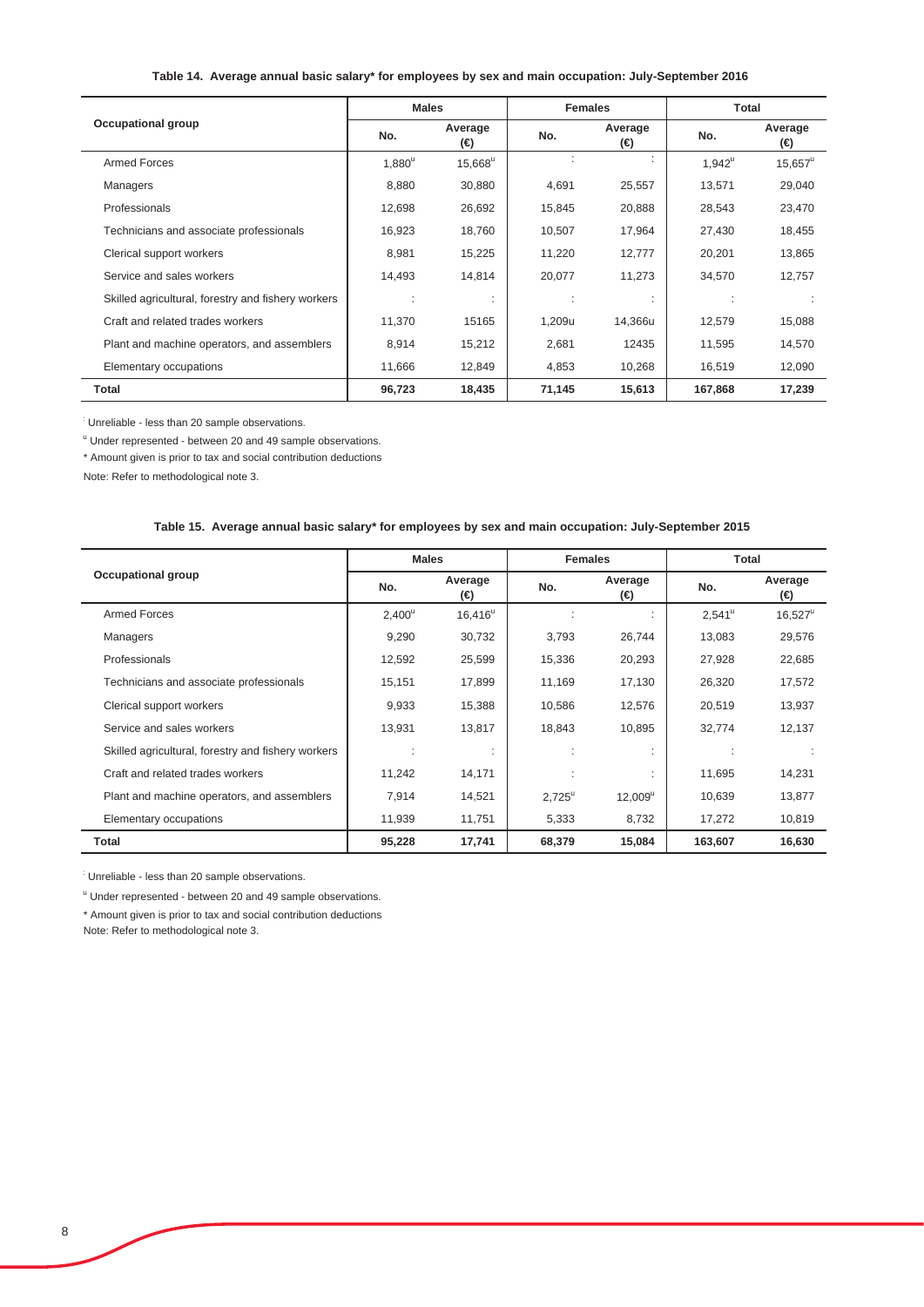# **Table 16. Distribution of unemployed persons by sex and age group**

|                      | <b>Males</b> |                   | <b>Females</b>      |                     | <b>Total</b>    |          |  |
|----------------------|--------------|-------------------|---------------------|---------------------|-----------------|----------|--|
| Age group            | No.          | $\frac{0}{0}$     | No.                 | $\%$                | No.             | $\%$     |  |
|                      |              |                   | July-September 2016 |                     |                 |          |  |
| $15 - 24$            | $2,068^u$    | 36.0 <sup>u</sup> | $1,403^u$           | 34.0 <sup>u</sup>   | $3,471^{\circ}$ | $35.2^u$ |  |
| $25 - 74$            | 3,679        | 64.0              | $2,720^u$           | 66.0 <sup>u</sup>   | 6,399           | 64.8     |  |
| <b>Total (15-74)</b> | 5,747        | 100.0             | 4,123               | 100.0               | 9,870           | 100.0    |  |
|                      |              |                   | July-September 2015 |                     |                 |          |  |
| $15 - 24$            | $2,364^u$    | $35.7^u$          | $1,411^u$           | $36.5^{\mathrm{u}}$ | 3.775           | 36.0     |  |
| $25 - 74$            | 4,259        | 64.3              | $2,451^{\circ}$     | $63.5^{\circ}$      | 6,710           | 64.0     |  |
| <b>Total (15-74)</b> | 6,623        | 100.0             | 3,862               | 100.0               | 10,485          | 100.0    |  |

<sup>u</sup> Under represented - between 20 and 49 sample observations.

# **Table 17. Unemployment rates by sex and age group**

|                      | <b>Males</b>      | <b>Females</b>      | <b>Total</b>        |
|----------------------|-------------------|---------------------|---------------------|
| Age group            |                   | $\frac{0}{0}$       |                     |
|                      |                   | July-September 2016 |                     |
| $15 - 24$            | $13.8^u$          | 10.7 <sup>u</sup>   | $12.3^{\mathrm{u}}$ |
| $25 - 74$            | 3.4               | $4.1^{\mathrm{u}}$  | 3.6                 |
| <b>Total (15-74)</b> | 4.7               | 5.2                 | 4.8                 |
|                      |                   | July-September 2015 |                     |
| $15 - 24$            | 16.0 <sup>u</sup> | $10.4^{\mathrm{u}}$ | 13.3                |
| $25 - 74$            | 4.0               | $3.8^{\mathrm{u}}$  | 3.9                 |
| <b>Total (15-74)</b> | 5.5               | 4.9                 | 5.3                 |

<sup>u</sup> Under represented - between 20 and 49 sample observations.

# **Table 18. Distribution of unemployed persons by sex and duration of job search**

|                     | <b>Males</b>    |                     | <b>Females</b>      |                   | <b>Total</b> |       |  |  |
|---------------------|-----------------|---------------------|---------------------|-------------------|--------------|-------|--|--|
| <b>Duration</b>     | No.             | $\%$                | No.                 | %                 | No.          | %     |  |  |
|                     |                 |                     | July-September 2016 |                   |              |       |  |  |
| Less than 12 months | $2,709^u$       | $47.1^{\mathrm{u}}$ | $2,872^u$           | $69.7^u$          | 5,581        | 56.5  |  |  |
| 12 months or more   | $3,038^u$       | $52.9^{\circ}$      | $1,251^{\circ}$     | 30.3 <sup>u</sup> | 4,289        | 43.5  |  |  |
| Total               | 5,747           | 100.0               | 4,123               | 100.0             | 9,870        | 100.0 |  |  |
|                     |                 |                     | July-September 2015 |                   |              |       |  |  |
| Less than 12 months | $2,785^{\circ}$ | $42.1^{\mathrm{u}}$ | $2,947^{\circ}$     | 76.3 <sup>u</sup> | 5,732        | 54.7  |  |  |
| 12 months or more   | 3,838           | 57.9                | ٠<br>$\cdot$        | $\cdot$           | 4,753        | 45.3  |  |  |
| <b>Total</b>        | 6,623           | 100.0               | 3,862               | 100.0             | 10,485       | 100.0 |  |  |

Unreliable - less than 20 sample observations.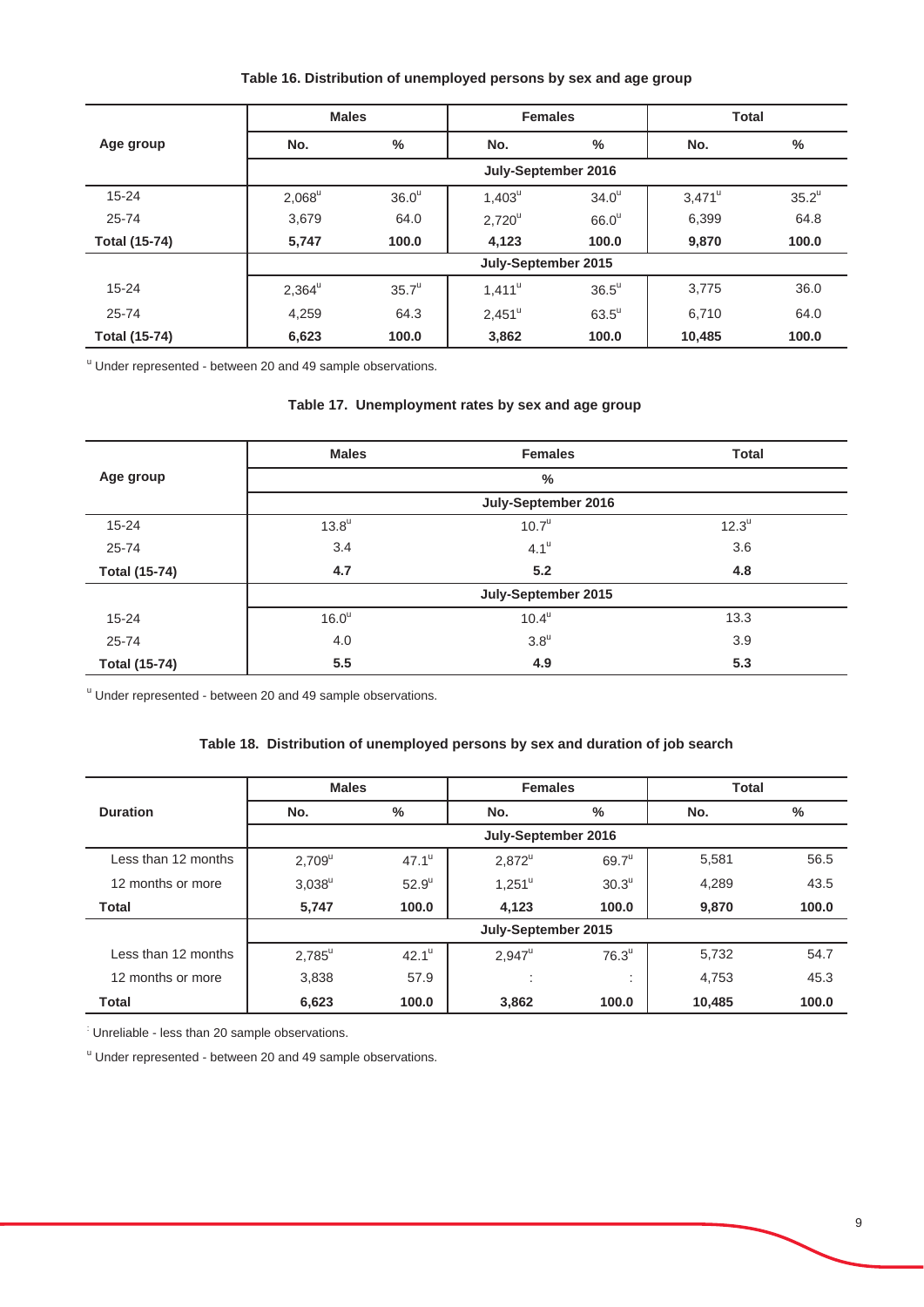|              |                | <b>Males</b>        |                     | <b>Females</b> |         | <b>Total</b> |  |
|--------------|----------------|---------------------|---------------------|----------------|---------|--------------|--|
| Age group    | No.            | $\%$                | No.                 | $\%$           | No.     | $\%$         |  |
|              |                | July-September 2016 |                     |                |         |              |  |
| $15 - 24$    | 11,101         | 19.0                | 12,294              | 11.9           | 23,395  | 14.5         |  |
| 25-34        | ÷              | t                   | 6,935               | 6.7            | 8,102   | 5.0          |  |
| $35 - 44$    | ÷              | t                   | 9,573               | 9.3            | 10,588  | 6.5          |  |
| 45-54        | $1,798^u$      | $3.1^{\mathrm{u}}$  | 11,210              | 10.9           | 13,008  | 8.0          |  |
| 55-64        | 9,945          | 17.0                | 21,140              | 20.5           | 31,085  | 19.2         |  |
| $65+$        | 33,510         | 57.2                | 42,056              | 40.7           | 75,566  | 46.7         |  |
| <b>Total</b> | 58,536         | 100.0               | 103,208             | 100.0          | 161,744 | 100.0        |  |
|              |                |                     | July-September 2015 |                |         |              |  |
| $15 - 24$    | 12,414         | 21.1                | 11,956              | 11.7           | 24,370  | 15.1         |  |
| 25-34        | $1,705^u$      | $2.9^{\mathrm{u}}$  | 6,626               | 6.5            | 8,331   | 5.2          |  |
| 35-44        | $\ddot{\cdot}$ | t                   | 8,644               | 8.5            | 9,423   | 5.9          |  |
| 45-54        | $1,213^u$      | $2.1^{\mathrm{u}}$  | 12,466              | 12.2           | 13,679  | 8.5          |  |
| 55-64        | 10,741         | 18.3                | 22,236              | 21.7           | 32,977  | 20.5         |  |
| $65+$        | 31,870         | 54.3                | 40,328              | 39.4           | 72,198  | 44.8         |  |
| <b>Total</b> | 58,722         | 100.0               | 102,256             | 100.0          | 160,978 | 100.0        |  |

# **Table 19. Distribution of inactive persons by sex and age group**

Unreliable - less than 20 sample observations.

<sup>u</sup> Under represented - between 20 and 49 sample observations.

|                                                       | <b>Males</b> |       | <b>Females</b>      |       | Total   |       |
|-------------------------------------------------------|--------------|-------|---------------------|-------|---------|-------|
| Reason                                                | No.          | $\%$  | No.                 | $\%$  | No.     | %     |
|                                                       |              |       | July-September 2016 |       |         |       |
| Personal or family responsibilities                   |              | ٠     | 25,428              | 24.6  | 26,119  | 16.1  |
| Education or training                                 | 10.810       | 18.5  | 12.013              | 11.6  | 22,823  | 14.1  |
| Reached retirement age, or uptake of early retirement | 40,295       | 68.8  | 27.706              | 26.8  | 68,001  | 42.0  |
| Other reasons                                         | 6,740        | 11.5  | 38,061              | 36.9  | 44,801  | 27.7  |
| Total                                                 | 58,536       | 100.0 | 103,208             | 100.0 | 161,744 | 100.0 |
|                                                       |              |       | July-September 2015 |       |         |       |
| Personal or family responsibilities                   |              | ٠     | 26,570              | 26.0  | 27,286  | 17.0  |
| Education or training                                 | 12,119       | 20.6  | 11,295              | 11.0  | 23,414  | 14.5  |
| Reached retirement age, or uptake of early retirement | 38,977       | 66.4  | 23.780              | 23.3  | 62,757  | 39.0  |
| Other reasons                                         | 6,910        | 11.8  | 40.611              | 39.7  | 47,521  | 29.5  |
| Total                                                 | 58.722       | 100.0 | 102.256             | 100.0 | 160.978 | 100.0 |

## **Table 20. Main reasons for being inactive by sex**

: Unreliable - less than 20 sample observations.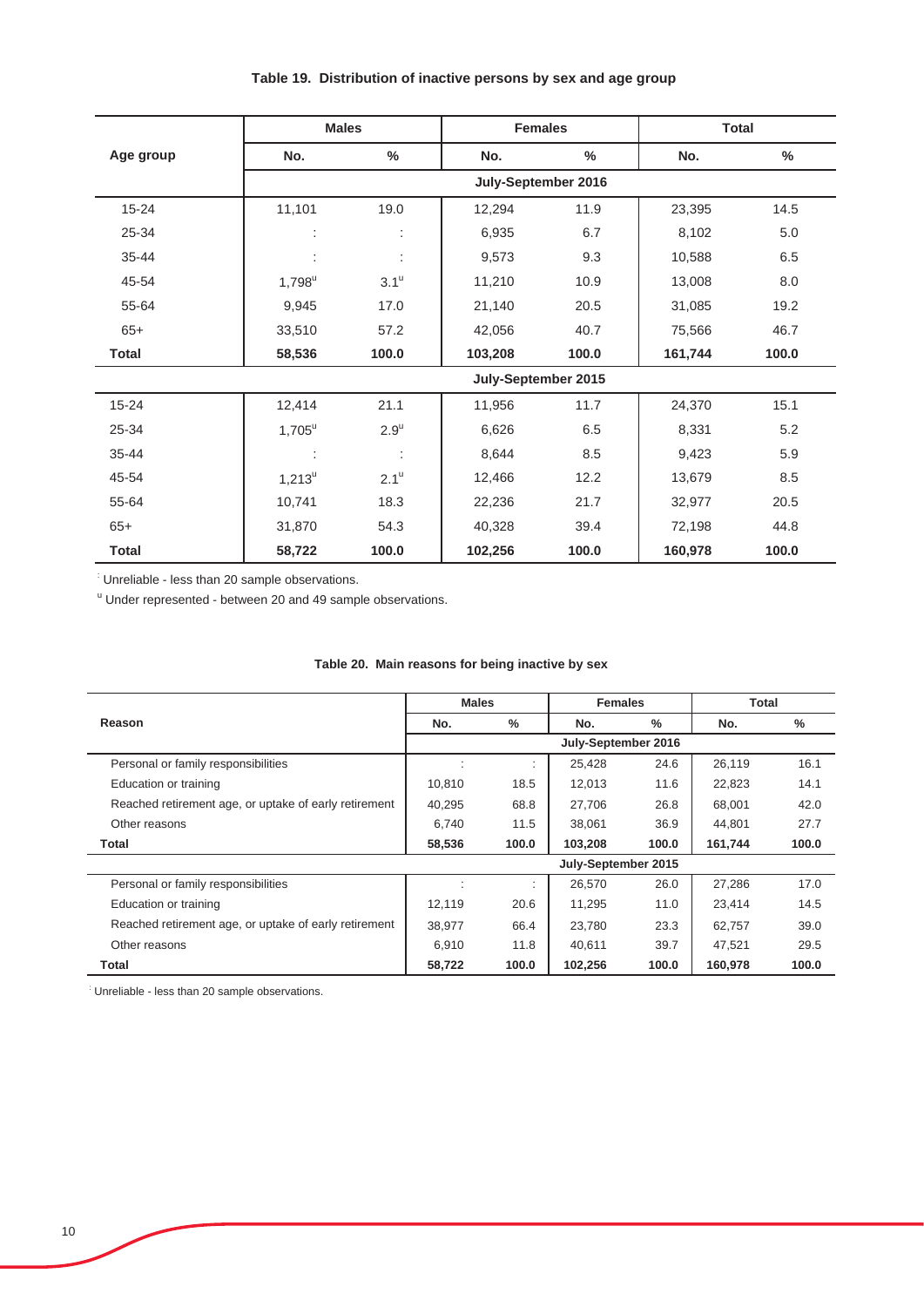|               | <b>Males</b> |       | <b>Females</b>      |       | <b>Total</b> |       |
|---------------|--------------|-------|---------------------|-------|--------------|-------|
|               | No.          | $\%$  | No.                 | $\%$  | No.          | $\%$  |
|               |              |       | July-September 2016 |       |              |       |
| Low           | 103,694      | 56.9  | 106,387             | 58.1  | 210,081      | 57.5  |
| <b>Medium</b> | 50,473       | 27.7  | 45,882              | 25.0  | 96,355       | 26.4  |
| High          | 28,110       | 15.4  | 30,961              | 16.9  | 59,071       | 16.2  |
| <b>Total</b>  | 182,277      | 100.0 | 183,230             | 100.0 | 365,507      | 100.0 |
|               |              |       | July-September 2015 |       |              |       |
| Low           | 103,501      | 57.3  | 108,106             | 59.9  | 211,607      | 58.6  |
| Medium        | 49,259       | 27.3  | 43,074              | 23.9  | 92,333       | 25.6  |
| High          | 27,738       | 15.4  | 29,350              | 16.3  | 57,088       | 15.8  |
| <b>Total</b>  | 180,498      | 100.0 | 180,530             | 100.0 | 361,028      | 100.0 |

# **Table 21. Persons aged 15 years and over by sex and highest educational attainment**

# **Table 22. Persons aged 15 years and over by labour status and highest educational attainment**

|              | <b>Employed</b>     |               |                      | <b>Unemployed</b>   |                     | <b>Inactive</b> |         | <b>Total</b>  |  |
|--------------|---------------------|---------------|----------------------|---------------------|---------------------|-----------------|---------|---------------|--|
|              | No.                 | $\frac{0}{0}$ | No.                  | %                   | No.                 | $\%$            | No.     | $\frac{0}{0}$ |  |
|              | July-September 2016 |               |                      |                     |                     |                 |         |               |  |
| Low          | 82,523              | 42.6          | 6,656                | 67.4                | 120,902             | 74.7            | 210,081 | 57.5          |  |
| Medium       | 63,449              | 32.7          | $2,414^{\circ}$      | $24.5^{\circ}$      | 30,492              | 18.9            | 96,355  | 26.4          |  |
| High         | 47,921              | 24.7          | $\ddot{\phantom{a}}$ | ÷                   | 10,350              | 6.4             | 59,071  | 16.2          |  |
| Total        | 193,893             | 100.0         | 9,870                | 100.0               | 161,744             | 100.0           | 365,507 | 100.0         |  |
|              |                     |               |                      |                     | July-September 2015 |                 |         |               |  |
| Low          | 80,426              | 42.4          | 7,825                | 74.6                | 123,356             | 76.6            | 211,607 | 58.6          |  |
| Medium       | 62,200              | 32.8          | $1,451^{\circ}$      | $13.8^{\mathrm{u}}$ | 28,682              | 17.8            | 92,333  | 25.6          |  |
| High         | 46,939              | 24.8          | ÷                    | ÷                   | 8,940               | 5.6             | 57,088  | 15.8          |  |
| <b>Total</b> | 189,565             | 100.0         | 10,485               | 100.0               | 160,978             | 100.0           | 361,028 | 100.0         |  |

: Unreliable - less than 20 sample observations.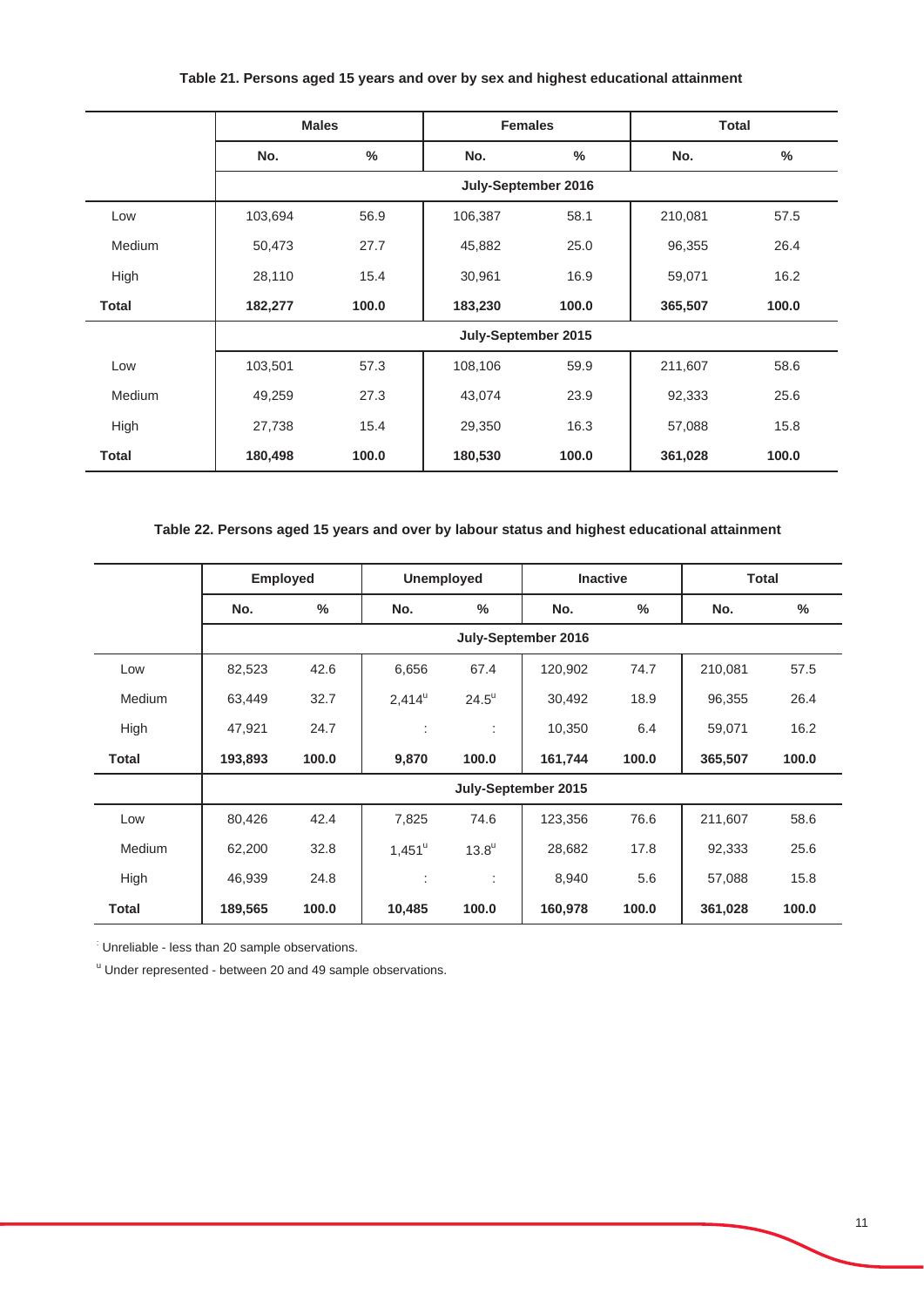#### **Methodological Notes**

- 1. The Labour Force Survey (LFS) is carried out on an ongoing basis using a quarterly gross sample of 3,200 private households. The objective is to have a continuous assessment of labour market trends given that the reference weeks are evenly spread throughout the 13 weeks of the quarter. One-fourth of the sample is made up of households who have been selected to participate in the LFS for the first time. Three-fourths of the quarterly sample is made up of households who were selected to participate in the survey in previous instances, either one quarter before, or one year before, or one year and a quarter before (2-(2)-2). Unless otherwise indicated, figures provided in this release refer to persons aged 15 and over and living in private households during the reference period. All criteria used for this survey match international methodologies used by the International Labour Organisation (ILO).
- 2. The LFS is designed to satisfy the concepts and definitions as outlined by Eurostat, which is the EU Statistical Agency. This allows the comparability of results with other EU member states and countries following ILO definitions of employment and unemployment. Occupations are classified according to the ISCO - 08 classification (International Standard Classification of Occupations) whereas the economic activity is classified according to NACE Rev. 2 (Nomenclature générale des Activités économiques dans les Communautés Européennes). Education attainment is classified according to ISCED 2011.

#### 3. **Definitions:**

- Ɣ **Activity rate:** Labour force (15-64) as a percentage of the population of working age (15-64).
- Ɣ **Annual basic salary:** Refers to the annual basic salary received by employees before any social contributions and tax deductions. This amount excludes payments for overtime, allowances and bonuses.
- Ɣ **Education Attainment:** 
	- **low:** comprising persons with no schooling, primary education, special schools for disabled, and persons who attained a secondary level education and have less than 5 ordinary level qualifications or equivalent. In the context of the ISCED classification, low includes ISCED 0 to 2.
	- **medium:** comprising persons with a secondary level education and having 5 ordinary level qualifications or equivalent or more, persons with a post secondary level attainment who have at least obtained 1 intermediate or advanced level qualification or equivalent. In the context of the ISCED classification, medium refers to ISCED 3 and 4.
	- **high** comprising persons with a tertiary level education and with qualifications ranging from diploma to doctorate level. In the context of the ISCED classification, high refers to ISCED 5 to 8.
- Ɣ **Employees:** are defined as persons who work for a public or private employer and who receive compensation in the form of wages, salaries, fees, gratuities, payment by results or payment in kind.
- Ɣ **Employed persons:** All persons aged 15 and over who, during the reference week, were in one of the following categories:
	- paid employment: includes those who during the reference week worked for at least one hour for a wage or salary, in cash or in kind.
	- **were employed but absent from work:** due to sick leave, bad weather, were undergoing training or education, did not work due to a labour dispute, were on maternity or parental leave, did not work due to slack work for technical or economic reasons, were absent from work for a period of less than 3 months, or were not working because on layoff and receiving at least 50 per cent of the salary/wage.
	- **self-employed:** covers persons who run a trade or business, rather than working as an employee for someone else. A person is self-employed if s/he is a sole proprietor or a partner working in a business.
	- **unpaid family workers:** refers to people who worked without pay in a family business or farm. Excluded from this definition are housewives.
- Ɣ **Employment rate:** Persons in employment (15-64) as a percentage of the population of working age (15-
- Ɣ **Inactive persons:** All persons who are not classified as employed or unemployed are defined as inactive.
- Ɣ **Labour force:** All persons in employment and unemployed persons.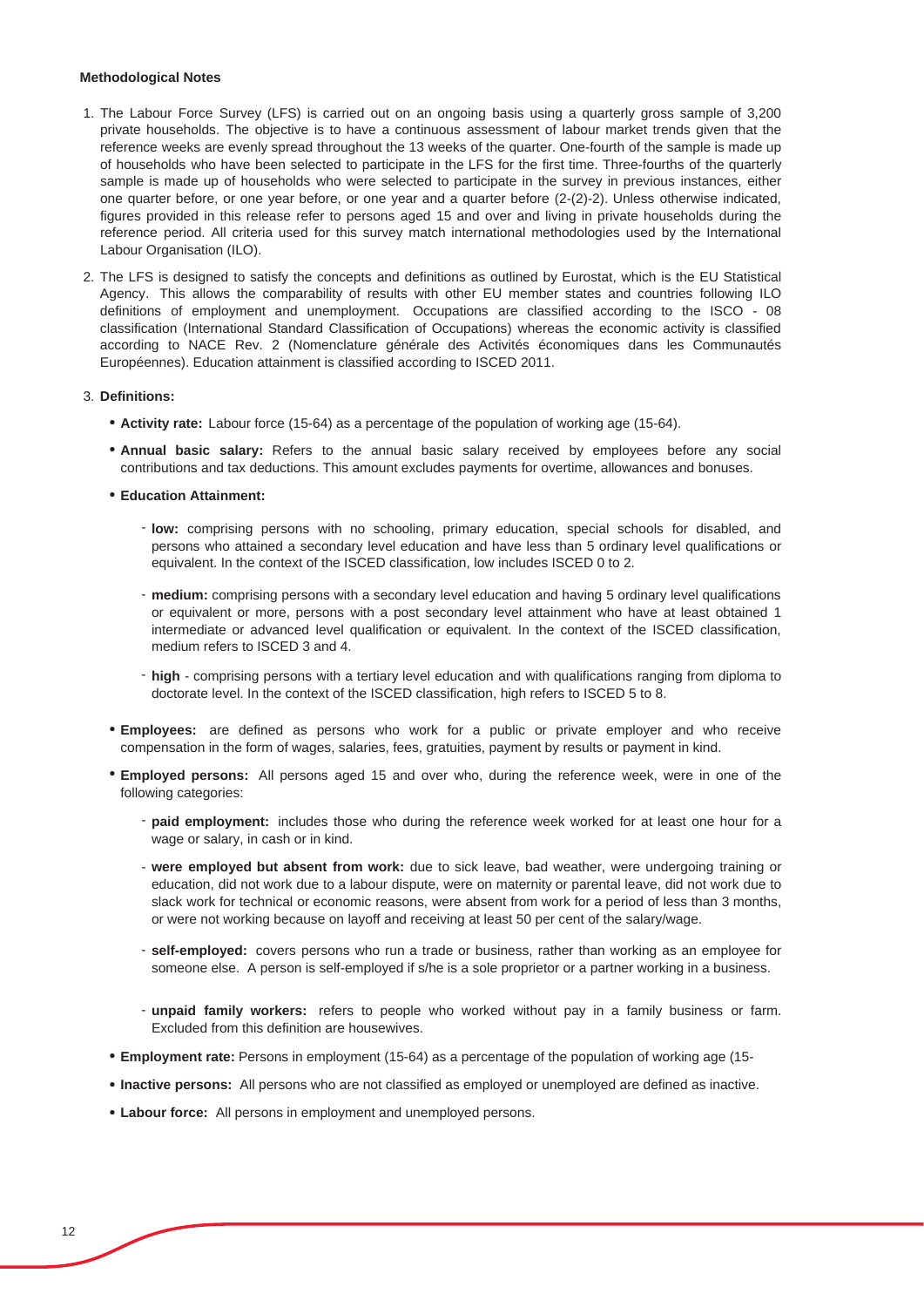- Ɣ **Normal hours worked:** Refers to the number of usual hours worked per week in the main job over a long reference period, excluding weeks when an absence from work occurs (e.g. holidays, vacation leave or sick leave).
- Part time employment: A part-time worker is an employed person whose normal hours are less than those of comparable full-time workers. Persons employed on a full-time with reduced hours basis are included in this category.
- Ɣ **Reference week:** The week to which the collected data relate.
- Ɣ **Unemployed persons:** All persons above 15 years of age who, during the reference week, satisfied the following criteria:
	- **without work**
	- **actively seeking work during the previous 4 weeks:** example of active job search include contacting Jobsplus, applying directly with an employer, contacting a private employment agency, inserting or answering to an advert in a newspaper.
	- **currently available for work:** available to start work within 2 weeks of the reference week.
- Ɣ **Unemployment rate:** Unemployed persons (15 to 74 years) as a percentage of the labour force (15-74 years).

#### 4. **Sampling variability**

Data included in this release are based on sample data and are therefore subject to sampling error. Sampling error is measured by a quantity known as the margin of error, which in turn, expresses the variability between the true population parameters and their corresponding sample estimates. In the table below, the margin of error is used to construct a set of 95 per cent confidence intervals for specific variables, which give an indication of where the true population parameters lie.

|                       | <b>Estimate</b> | <b>Margin of error</b> | 95% confidence interval |
|-----------------------|-----------------|------------------------|-------------------------|
| Employment            | 193,893         | 6037                   | $193,893 \pm 6,037$     |
| Employment rate (%)   |                 |                        |                         |
| Total                 | 66.53           | 1.91                   | $66.53 \pm 1.91$        |
| <b>Males</b>          | 78.97           | 3.16                   | $78.97 \pm 3.16$        |
| Females               | 53.63           | 4.03                   | $53.63 \pm 4.03$        |
| $15 - 24$             | 47.87           | 5.16                   | $47.87 \pm 5.16$        |
| 25-54                 | 79.01           | 2.25                   | $79.01 \pm 2.25$        |
| 55-64                 | 45.54           | 3.26                   | $45.54 \pm 3.26$        |
|                       |                 |                        |                         |
| Unemployment          | 9,870           | 1801                   | $9,870 \pm 1,801$       |
| Unemployment rate (%) |                 |                        |                         |
| Total                 | 4.84            | 0.94                   | $4.84 \pm 0.94$         |
| <b>Males</b>          | 4.65            | 1.28                   | $4.65 \pm 1.28$         |
| Females               | 5.15            | 2.25                   | $5.15 \pm 2.25$         |
| $15 - 24$             | 12.34           | 3.83                   | $12.34 \pm 3.83$        |
| $25+$                 | 3.64            | 0.88                   | $3.64 \pm 0.88$         |
|                       |                 |                        |                         |
| Inactivity            | 161,744         | 5025                   | $161,744 \pm 5,025$     |
| Activity rate (%)     |                 |                        |                         |
| Total                 | 69.96           | 1.84                   | $69.96 \pm 1.84$        |
| Males                 | 82.87           | 2.99                   | $82.87 \pm 2.99$        |
| Females               | 56.56           | 4.05                   | $56.56 \pm 4.05$        |
| $15 - 24$             | 54.60           | 4.49                   | $54.60 \pm 4.49$        |
| 25-54                 | 82.03           | 2.19                   | $82.03 \pm 2.19$        |
| 55-64                 | 47.27           | 3.25                   | $47.27 \pm 3.25$        |

#### **Sampling variability of LFS figures**